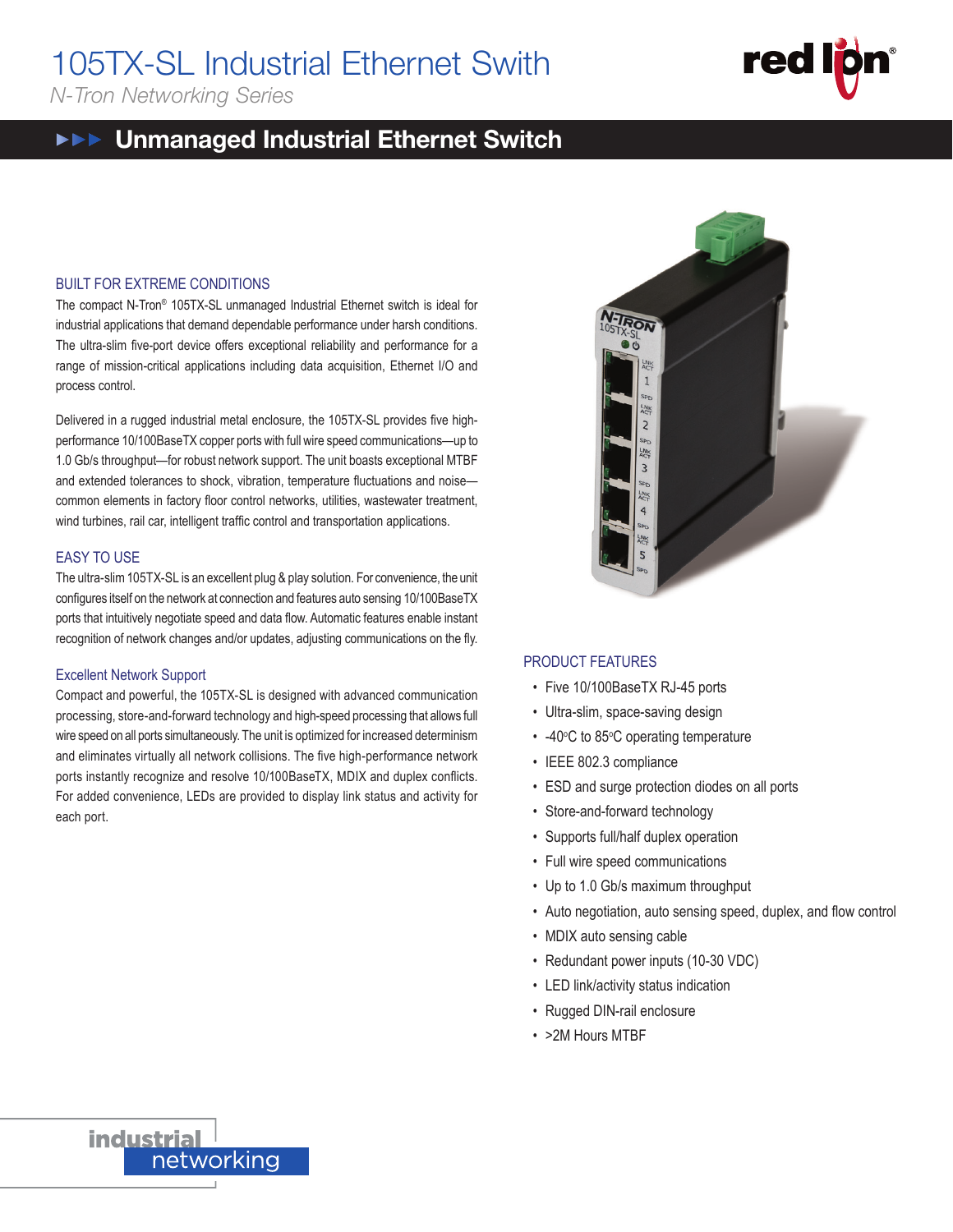## ▶▶▶ 105TX-SL Specifications

### Case Dimensions

Height: 4" (10.2 cm) Width: 1" (2.6 cm) Depth: 3.6" (9.2 cm) Weight (maximum): 0.7 lbs (0.32 kg) DIN-Rail Mount: 35mm

### **Electrical**

Redundant Input Input: 10-30 VDC (regulated) Input Current (max): 215 mA@24 VDC BTU/hr: 17.7@24 VDC N-TRON Power Supply: NTPS-24-1.3 (1.3A@24V)

### **Environmental**

Operating Temperature: -40°C to 85°C Storage Temperature: -40°C to 85°C Operating Humidity: 10% to 95% (non condensing) Operating Altitude: 0 to 10,000 ft.

Shock and Vibration (Bulkhead Mounted) Shock: 200g@10ms Vibration/Seismic: 50g, 5-200hz triaxial

**Reliability** MTBF: >2 million hours

Network Media 10BaseT: ≥Cat3 cable 100BaseTX: ≥Cat5 cable

**Connectors** 10/100BaseTX: Five (5) RJ-45 copper ports

Recommended Wiring Clearance Top: 1" (2.6 cm) Front: 2" (5.1 cm)

Designed to comply with

- IEEE 1613 for electric utility substations
- NEMATS1/ TS2 for traffic control

### Regulatory Certifications

- Safety: Class I, Division 2, Groups A, B, C and D, T4A
- EMI: ANSI C63.4; FCC Title 47, Part 15, Subpart B Class A; ICES-003 – Class A
- EMC: EN61000-6-4 Class A (Emissions), EN55024 (Immunity), EN61000-4-2 (ESD), EN61000-4-3 (RS), EN61000-4-4 (EFT), EN61000-4-5 (SURGE), EN61000-4-6 (RF), EN61000-4-8 (PFMF), EN61000-4-11 (VDI)
- Other: ABS Type Approval for Shipboard Applications; GOST-R certified; RoHS compliant

Further information regarding this product's regulatory conformity can be found on the N-Tron website at www.n-tron.com/regulator



### ORDERING INFORMATION

| PART NUMBER | <b>DESCRIPTION</b> |
|-------------|--------------------|
|             |                    |
|             |                    |
|             |                    |